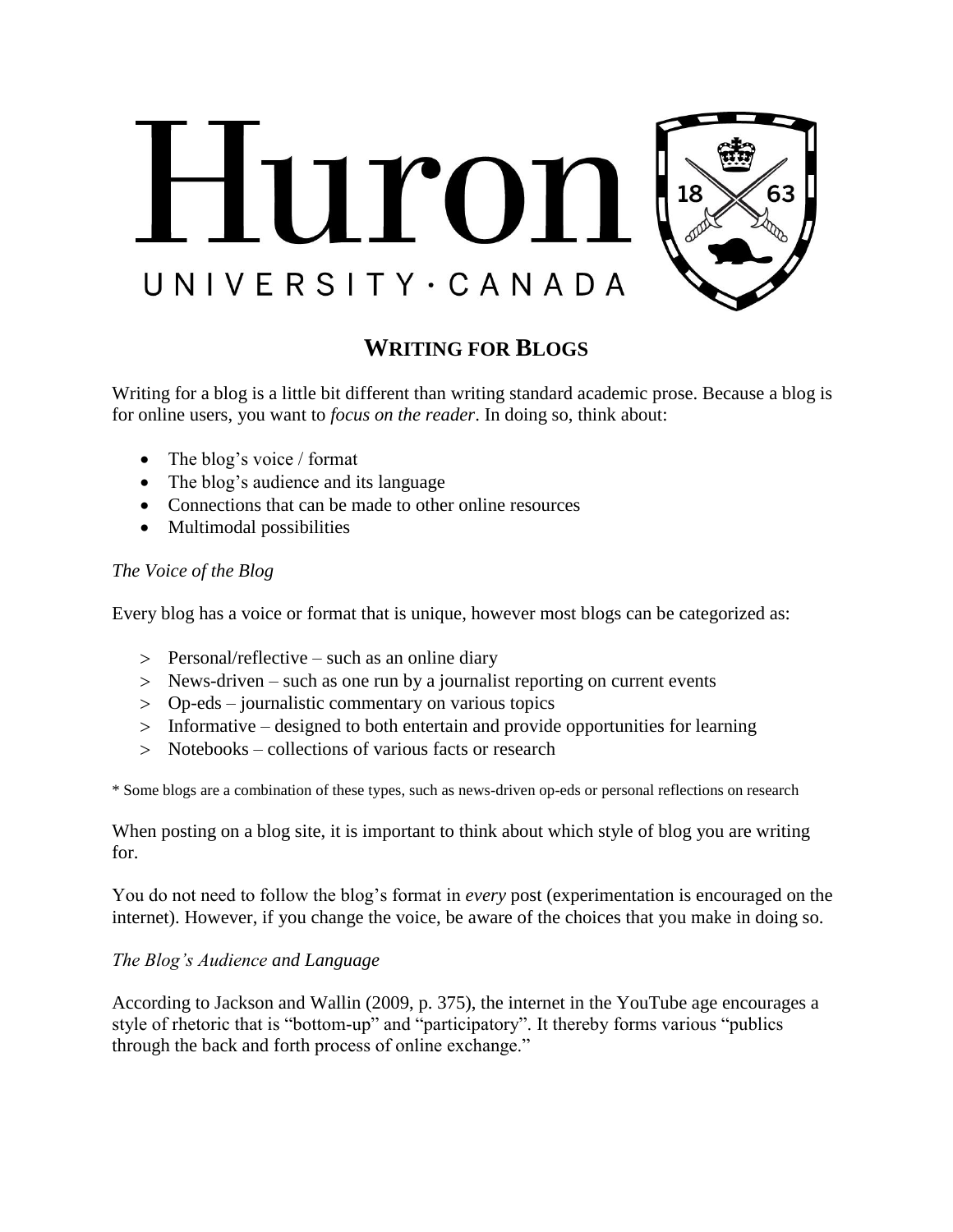Because a blog is meant to be seen by others than yourself, as Jackson and Wallin suggest, you want to think about how your writing will be viewed. Certainly there is no 'correct' way of writing for an online audience, but you want to be aware of how your writing might be read by viewers.

Questions you might ask are:

- Is my post written in plain language or is it heavy prose?
	- o If it's heavy prose, then you likely expect your readers to take their time with reading your post, whereas if it's light-hearted and witty, they might read it more quickly
		- There are obvious advantages to both styles: a quick read might get more viewers, but dense prose might convey a more serious image
- > How 'polished' should my prose be?
	- o If you intend to convince your audience of something you are saying, you may desire to have your writing as polished as possible. That way you, the blogger, display an image of scholarly thought
	- o If you want your post to be fun and entertaining, you can play with the style a bit more, experiment with your language, or incorporate humour
- > How personal should my post be?
	- o If you are writing a diary-styled blog, your posts are likely highly self-reflective. However, since the blog is public, even these reflections will be seen by others – so keep in mind that your writing is never private

\* Be sure to proofread your posts for typos and grammar mistakes before uploading your text…and then after it goes up, proof it again!

### *Connections to other Internet Resources*

The internet features a wide array of platforms and sites that one can visit quickly. In blogs, it is common to refer to other websites in your text, often linking to them directly so that your reader can bounce in and out of your blog site, moving to other resources that you've recommended.

In your blog post, you may want to refer your reader to a newspaper article or send him or her to another blog you have looked at.